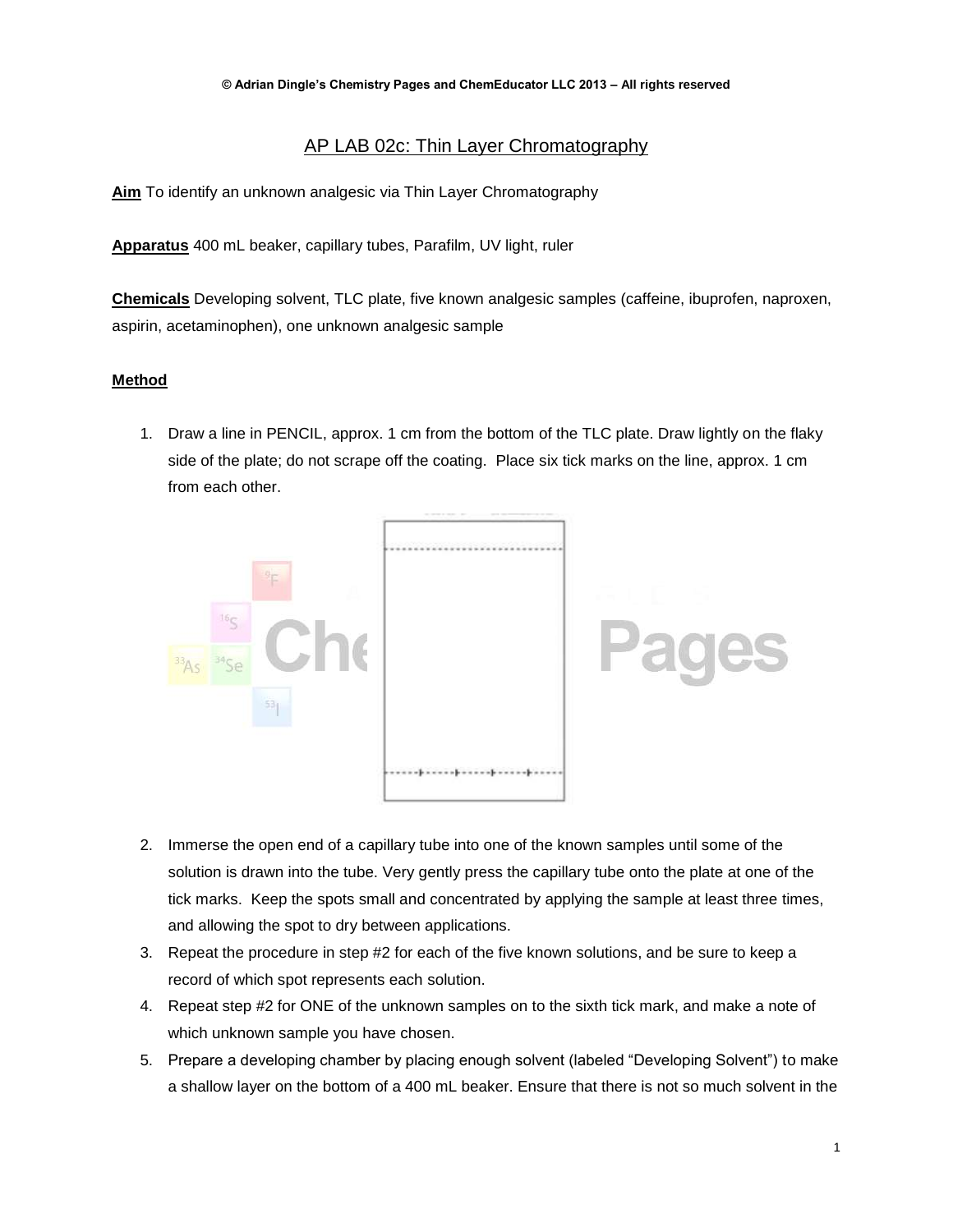developing chamber that the solvent is deeper than the pencil line where you have spotted your known and unknown samples.



- 6. Cover the beaker with Parafilm, and allow the solvent to rise to within 1 cm of the top of the plate – this should take 10-15 minutes.
- 7. Remove the plate, mark the solvent front in PENCIL, and allow it to dry.
- 8. Visualize the spots by illumination under a UV lamp.
- 9. Trace around each spot with a pencil, and then measure the distance traveled by each sample. Copy (sketch) your developed plate into the results section.

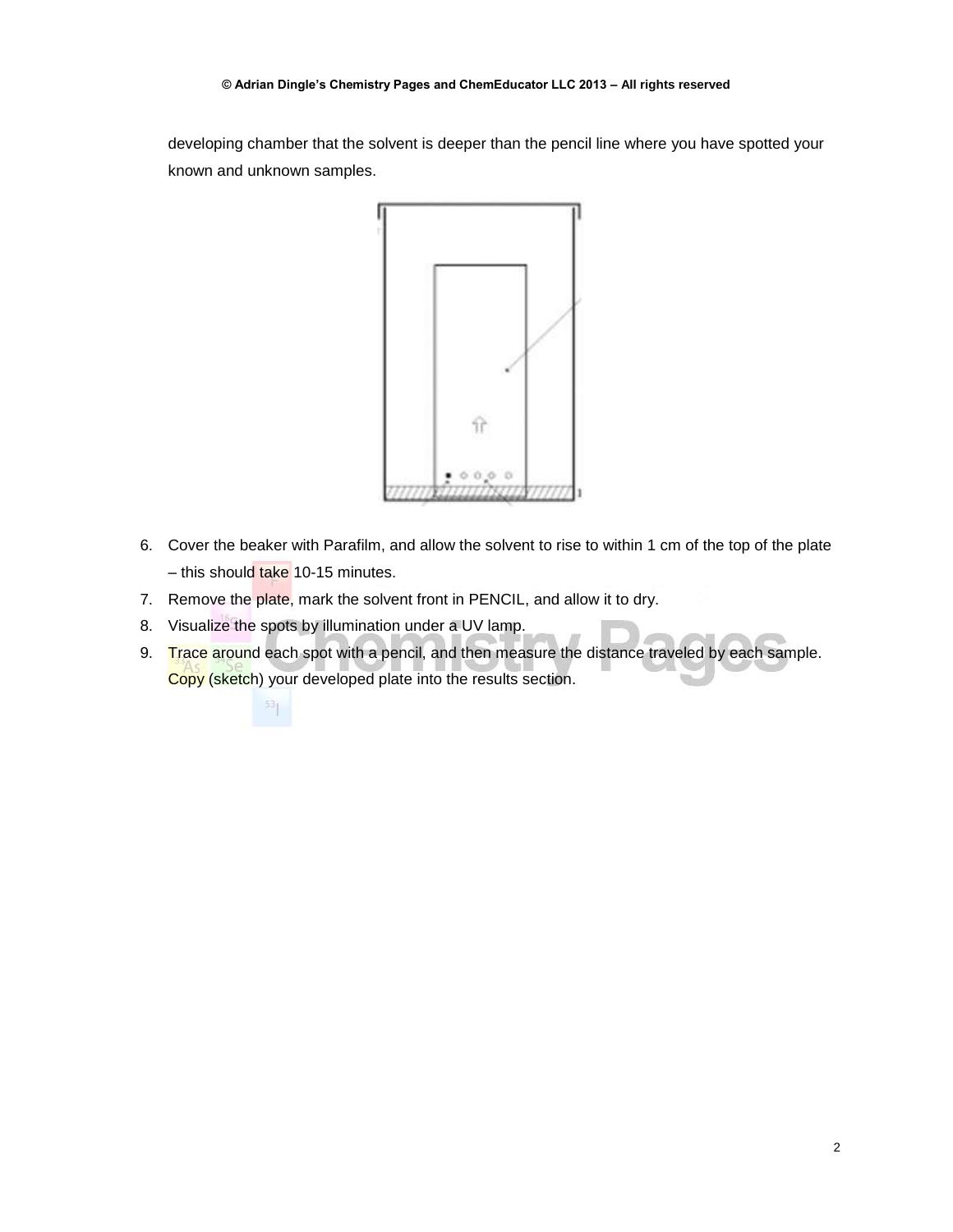## **Results**

Sketch your chromatogram here.

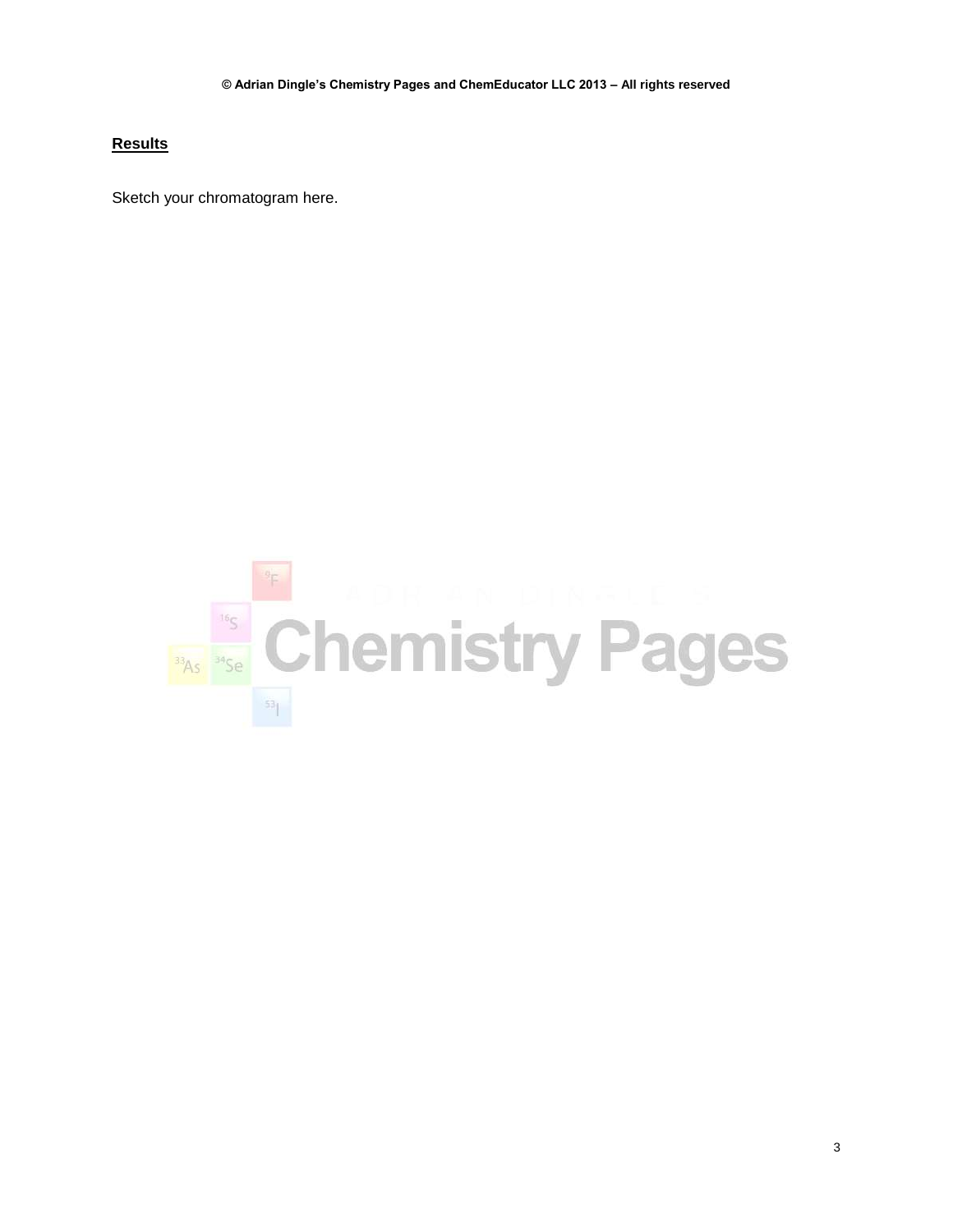## **Conclusion/Calculation**

1. Calculate the Rf value for each of the known samples, and that of the unknown sample, and then identify the unknown sample.